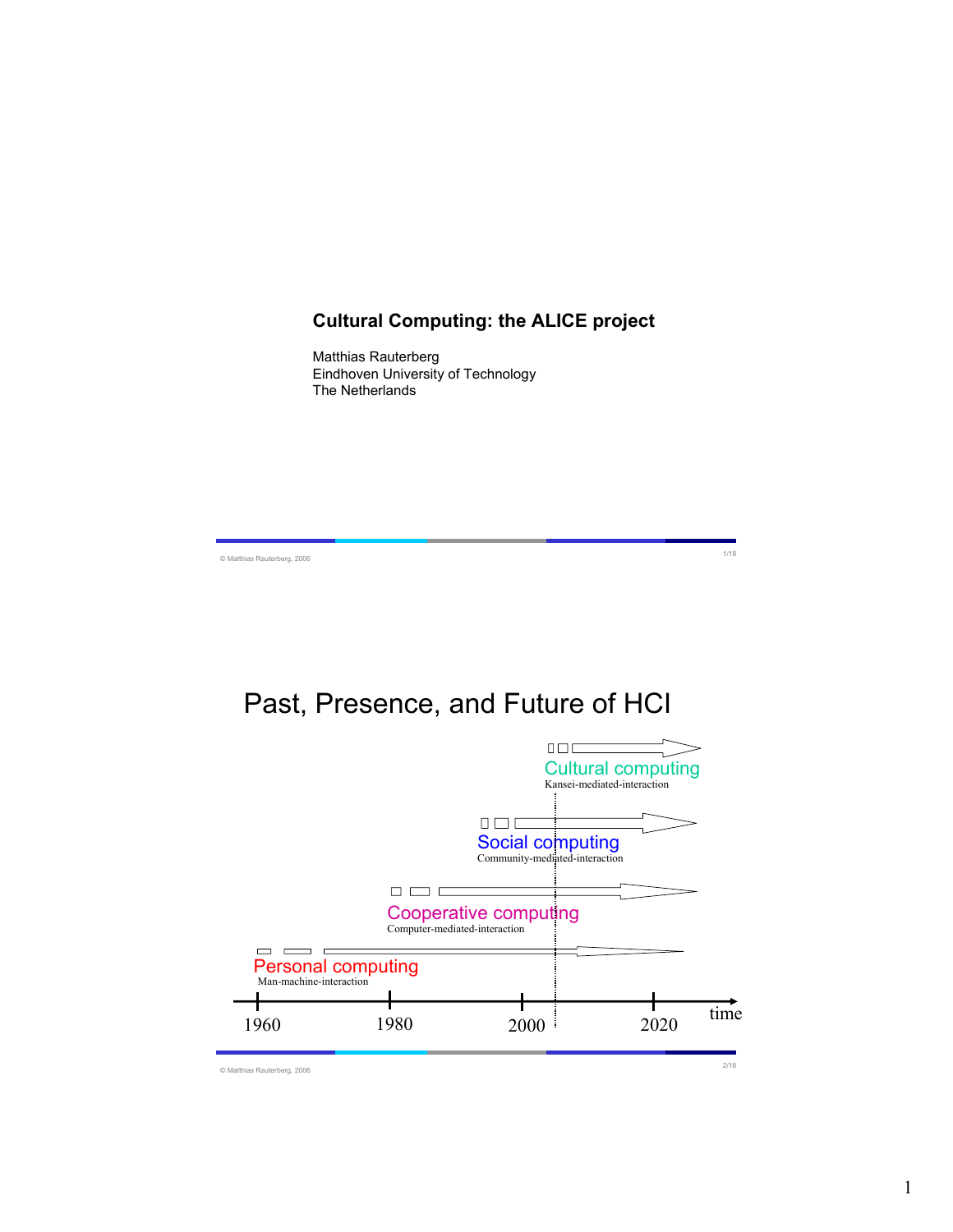# What is Culture?

Culture is the integration pattern of human behavior that includes

- attitudes,
- norms,
- values,
- beliefs,
- actions,
- communications and
- institutions of a race, ethnic, religious and/or social group.

The word culture comes from the Latin root *colere* (to inhabit, to cultivate, or to honor). In general, it refers to human *activity*; different definitions of culture reflect different theories for understanding, or criteria for valuing, human activity. Anthropologists use the term to refer to the universal human capacity to classify experiences, and to encode and communicate them symbolically. They regard this capacity as a defining feature of the genus Homo.

© Matthias Rauterberg, 2006 3/18

# Cultural Computing: Kansei mediation



[Nakatsu R., Rauterberg M., Salem B. (2005). Forms and theories of communication: from multimedia to Kansei mediation. *Multimedia Systems*]

© Matthias Rauterberg, 2006 4/18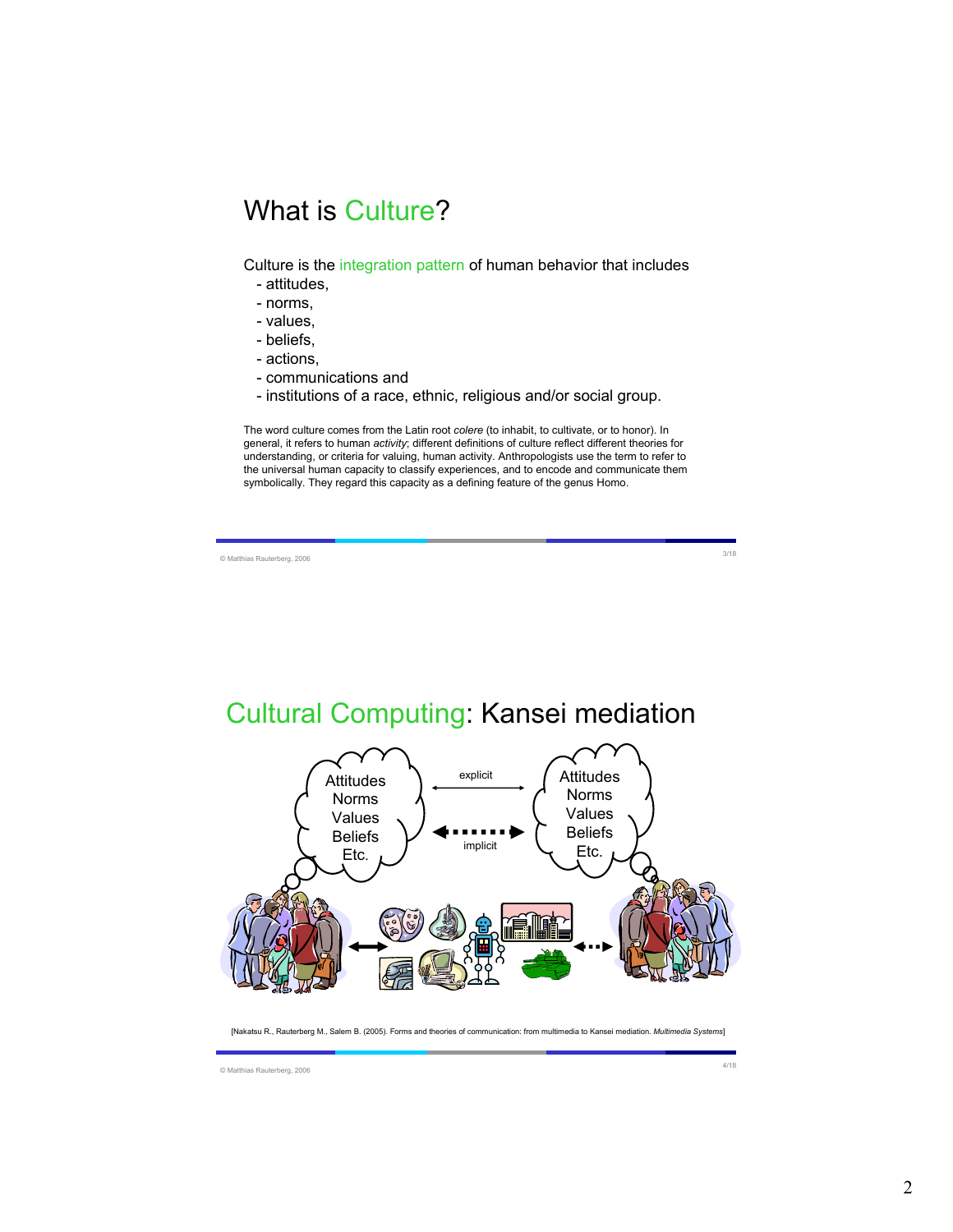# Culture: the East



ZENetic computer (2003)



**link to video clip**

© Matthias Rauterberg, 2006 6/18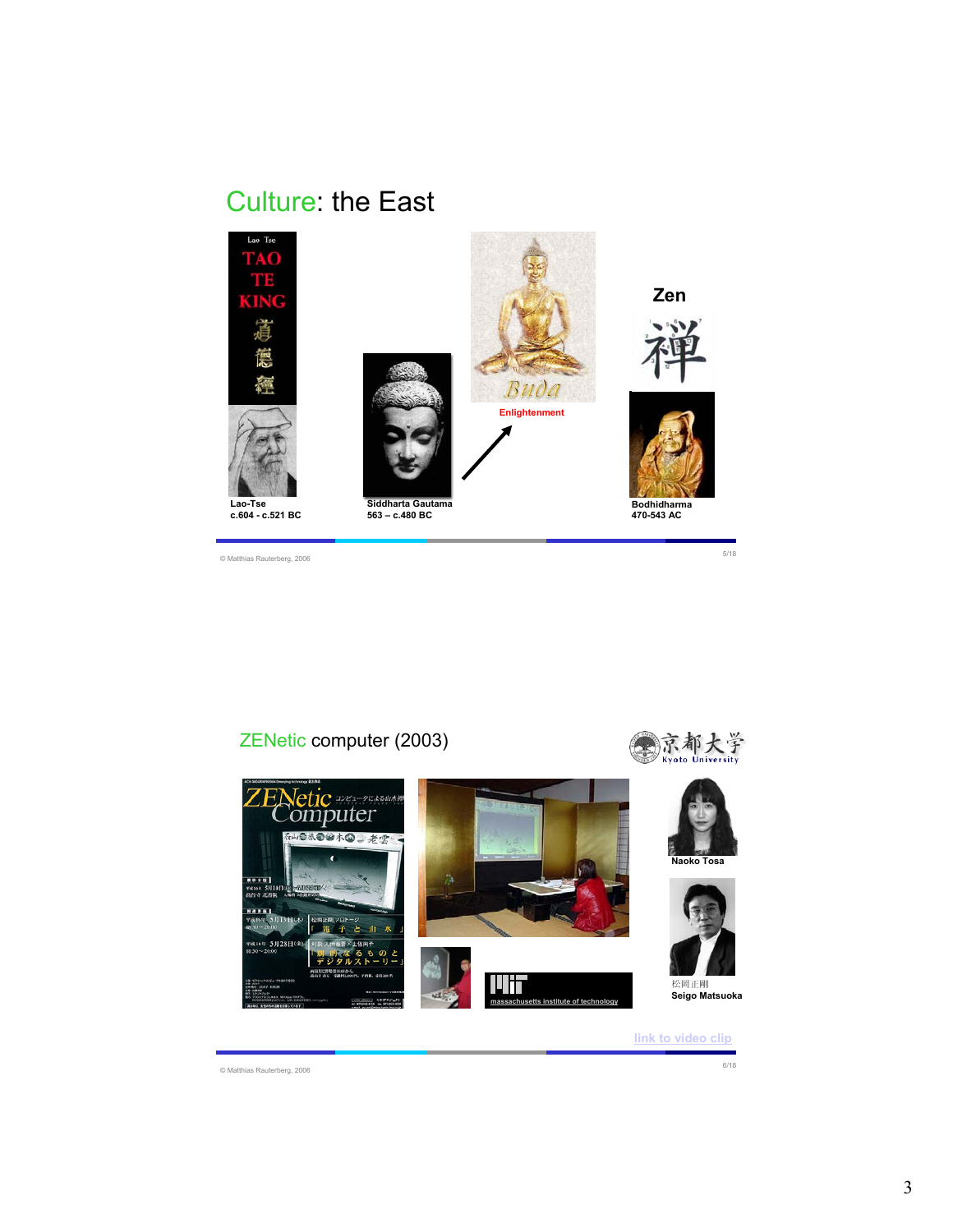### Culture: the West





**René Descartes 1596-1650**



**1724-1804**

synthetic *a priori* knowledge:

**- time - space**

**res extensa -** body, matter, etc

**res cogitans -** mind

both *pure forms of intuition* and *pure intuitions*.

© Matthias Rauterberg, 2006 7/18

# Culture in the East and West

Cross-cultural psychologist's juxtapose Eastern *holistic* and Western *analytic* reasoning.

**Eastern** reasoning embraces contradictions among objects in a yin–yang field of constant change.

**Western** reasoning tends to focus on objects and categories, and is driven by *formal logic.*

[see Kaiping Peng, Daniel Ames and Eric Knowles (2001) 'Culture and human inference: perspectives from three traditions', *Handbook of Cross-cultural Psychology.* Oxford: Oxford University Press.]

© Matthias Rauterberg, 2006 8/18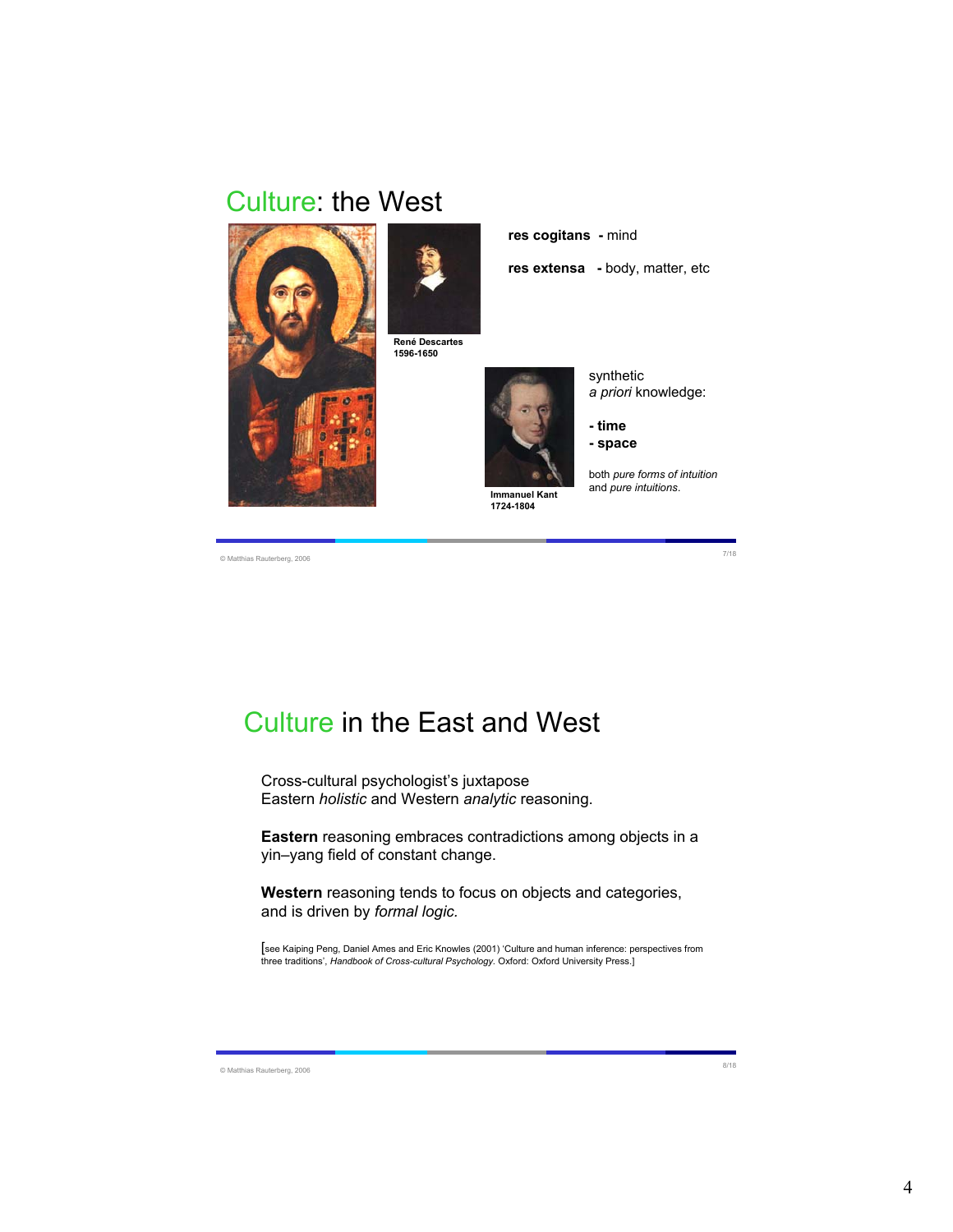# What would be a Western equivalence to ZENetic Computer?

#### Possible Answer:

- an interactive experience based on the story of **Alice in Wonderland**



© Matthias Rauterberg, 2006 9/18



### Stage-1: Down the Rabbit Hole



© Matthias Rauterberg, 2006 10/18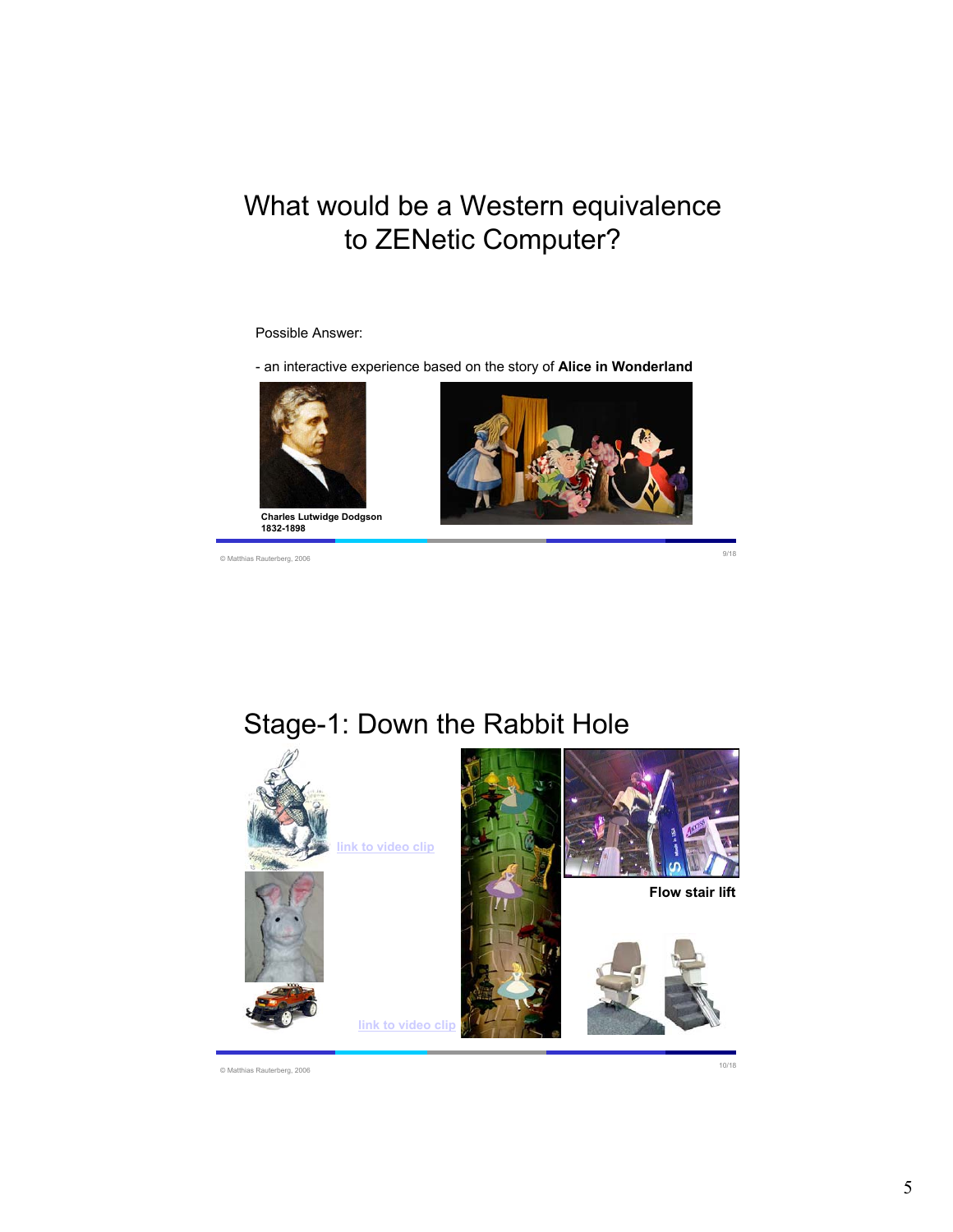

# Stage-3: The Cheshire Cat

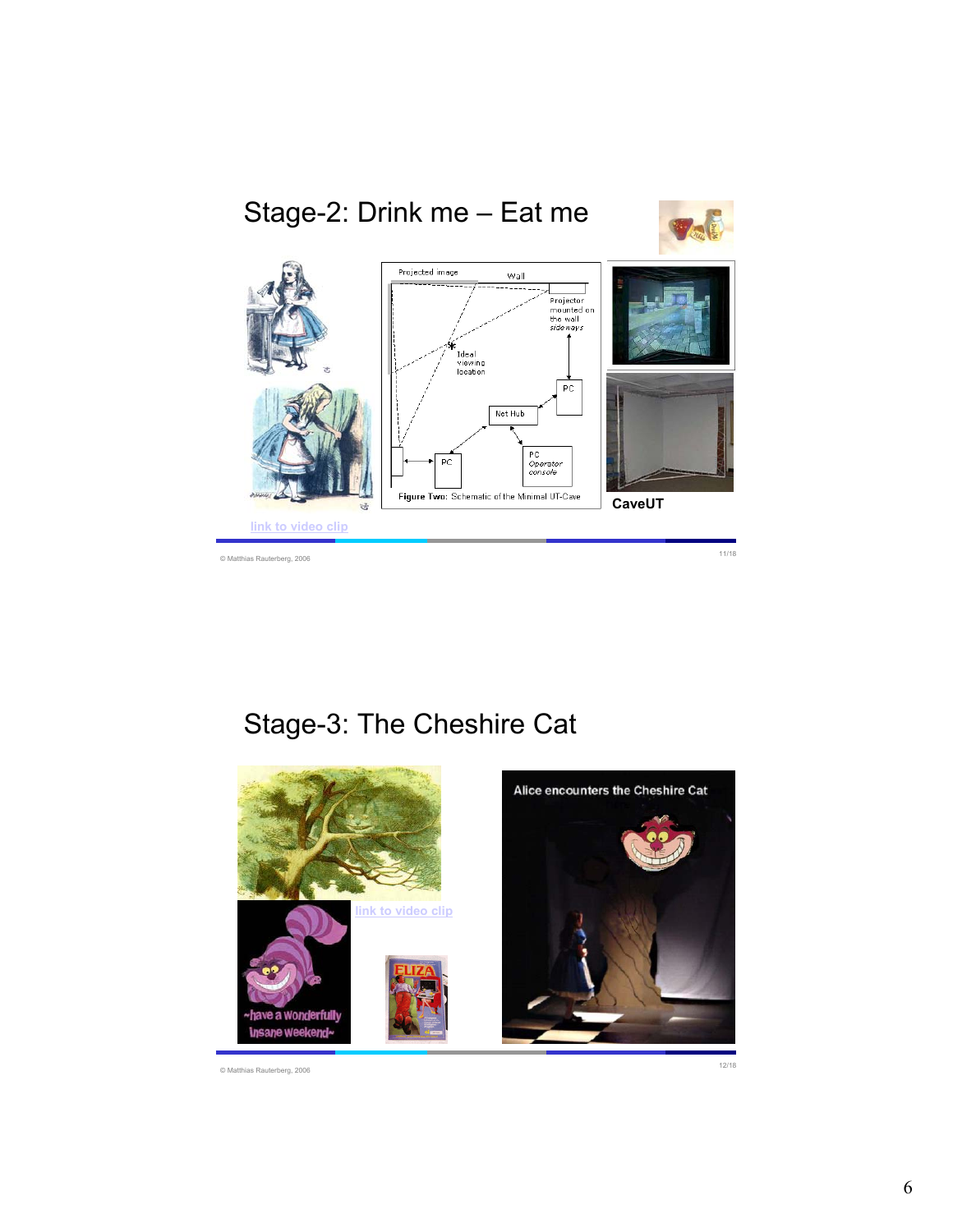

### Software Packages



Autodesk® **3ds Max® 8** software builds on our promise to deliver state-of-theart tools for creative and media professionals. Developed as a total animation package with a deep, productive feature set designed to accelerate workflow, 3ds Max is the leader in 3D animation for game development, design visualization, visual effects, and education. TU/e-ID site license.



Academy Award® winning **Maya® software** is one of the world's most powerfully integrated 3D modeling, animation, effects, and rendering solution. Maya also adds to the quality and realism of 2D graphics. That's why film and video artists, game developers, visualization professionals, Web and print designers turn to Maya to realize their creative vision. Price ca 7000 EUR

**Goblin** is an innovative platform for developing 3D augmented and virtual reality applications and games. It is written in C# and uses Managed DirectX. The platform leverages the unique capabilities of the .NET Framework to provide innovative features such as *Edit-and-Continue*. Free download.

© Matthias Rauterberg, 2006 14/18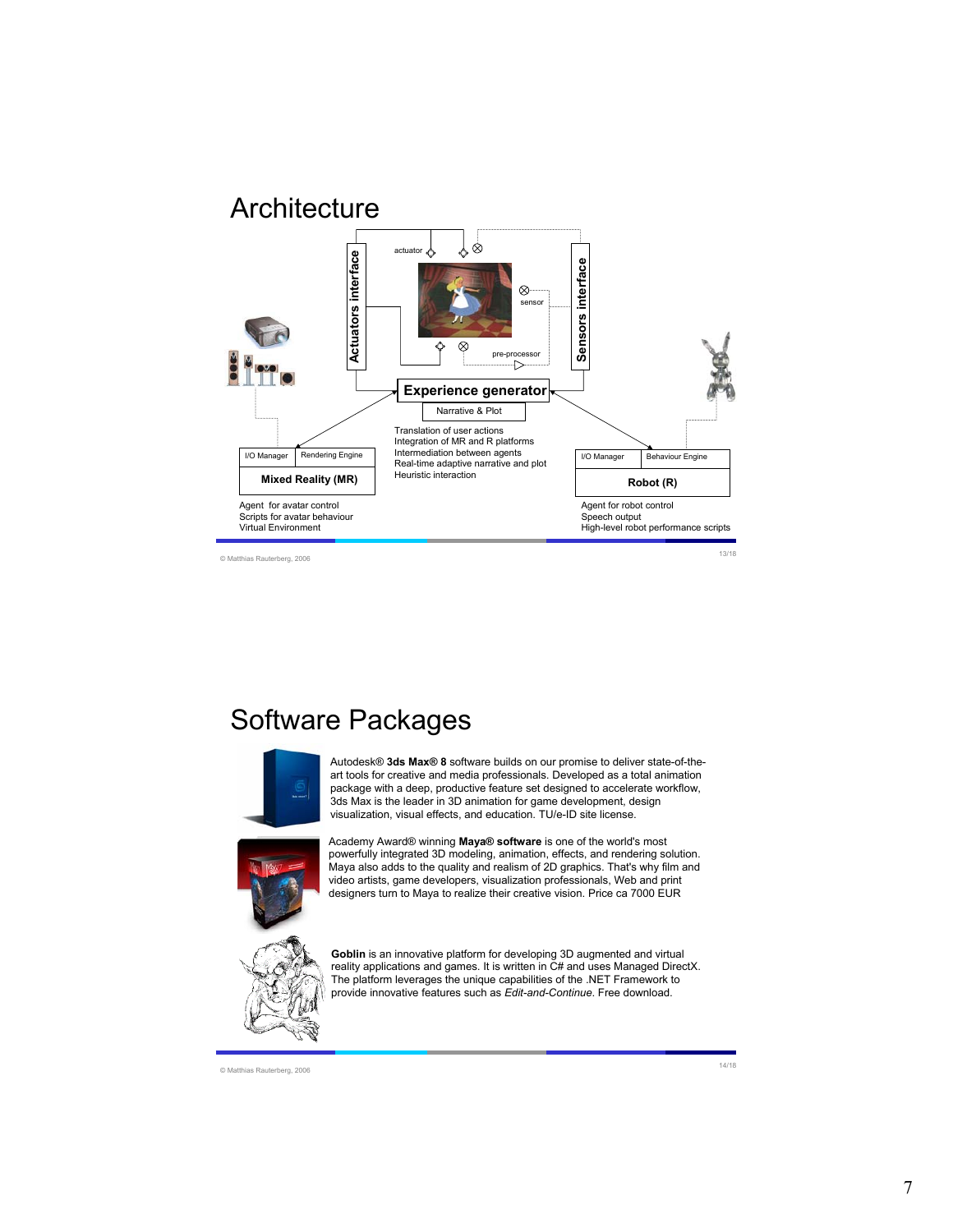### Schedule:

| Month $1-2$ :<br>Scenario writing and technical layout for<br>stage-1, stage-2 and stage-3. |
|---------------------------------------------------------------------------------------------|
| Month $3-4$<br>Setup stage-1 and development of prototype                                   |
| Month 5-6:<br>Setup stage-2 and development of prototype                                    |
| Month 7-8:<br>Setup stage-3 and development of prototype                                    |
| Month 9-10:<br>Fine tuning and testing                                                      |
| Month $11-12$ :<br>User studies and writing report.                                         |

© Matthias Rauterberg, 2006 15/18

# Expected Results:

- A research platform for cultural computing
- A prototype for interactive experiences
- Design guidelines:
	- Kansei mediated interaction
	- Robot behavior scripting

© Matthias Rauterberg, 2006 16/18